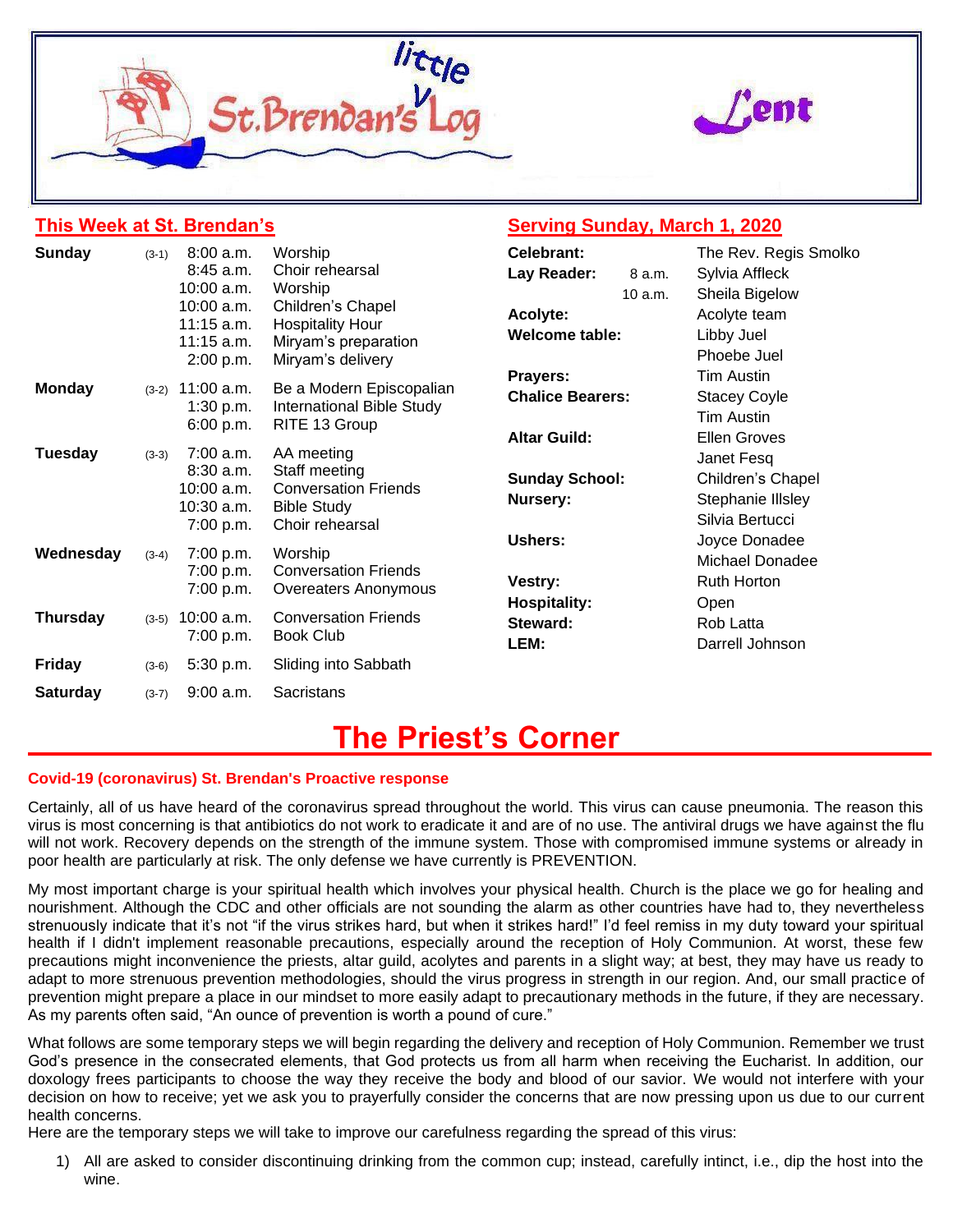- 2) Those who have conditions that make it difficult to dip into the wine without touching it or the sides of the cup, please consider taking communion with the consecrated host alone. (This is a valid reception of the Eucharist under special circumstances.)
- 3) Parents, if your little ones are likewise unsteady and risk "fingers in the wine" or touching the sides of the cup, please help your children understand the change as you see fit. They might also consider taking communion with the consecrated host alone.
- 4) Altar Guild and Acolytes, we will need two sources of washing during the liturgy: a) fresh, plain water to add to the wine and the following priest's hand washing during the preparation of the gifts and b) purell or water with soap in it to cleanse the hands of the host distributors prior to delivery of communion. Please decide the most practical way for us to achieve our cleanliness goal. We do not need purificators to dry during this second washing — plain towels or paper towels will be fine.
- 5) Altar Guild, you do this already, but please add special intentionality to the cleaning of chalices after usage as well as taking special care not to touch the hosts as you are preparing them for the ciborium.
- 6) I've weighed the pros and cons of this approach. It's not a clear call either way, but I'd rather err on the "still-having-achoice" side of proactivity than the "now-you're-forced-to" side of reactivity. As you likely know this virus has come from animals. Many of the people by initially infected either worked or frequently shopped in the Huanan seafood wholesale market in the center of the Chinese city.

Some of you might remember our former parishioner, Jon DeMartino. He was instrumental in developing our ESL ministry and now lives in Boston. He sent a newsy email last week in which he updated us on a former ESL student who has family in Huanan. Our former student, Guosheng, now lives and works in Chicago; he reported knowing many with the virus and shared some thoughts about that huge city and where he used to live. Here are Guosheng's words:

"...the new coronavirus infection in China is horrible. My hometown is just 1 hour of driving distance away from Wuhan. Xiangan city (my hometown's city) is the city with the second most infected people. My parents in Xiaogan and relatives in Wuhan city (with the first most infected patients) are fine, and they have to stay home for a rather long time. Thank you for your concern. We are not back to China in recent one year."

Stories like this bring this problem very close to home.

#### **Regis+**

# **Announcements**

**Email Changes.** Most of you have noticed some new emails ("Blasts") coming to your inbox lately. We're making lots of changes to provide timely and informative communication to the St. Brendan's family.

If you think you're not getting emails that you should be, check your spam folder then let us know. If you feel you're getting too many emails, please let us know that as well. We're working to create a master mailing list reflecting your individual preferences, but please bear with us during the process.

Thank you! Katie [stbrendanskatie@gmail.com](mailto:stbrendanskatie@gmail.com) and Debra [dkhvis@gmail.com.](mailto:dkhvis@gmail.com)

St. Brendan's has put together a **Funeral Planning Packet**. This provides you the opportunity to let your loved ones know your final wishes, and it can give them the comfort of knowing what you would want to have. Printed copies are available at the office, and soon electronic copies will be made available via the website. If you would like any assistance filling one out, both Father Regis and Mother Julie are willing to sit down with you to answer any questions you might have. Completed copies can be kept in a confidential file at the church or you can choose to keep one with your personal papers.

Even as we embark on our **Lenten preparation,** the Worship Committee is necessarily thinking ahead to Holy Week. This is because St. Brendan's marks Palm Sunday, Maundy Thursday and Good Friday (two services); offers a Great Vigil of Easter liturgy on Saturday evening; and then, of course, holds Easter Sunday services at 8:00 and 10:00. Each has its own very special character and requires thoughtful planning and careful execution. If you have suggestions for any of these observances or would be available to assist in making the necessary preparations, please contact Tim or Regis as soon as possible.

Thanks to the hard work, time and support of so many of you, **our recent book sale was a huge success.** The sale yielded right around \$4000 to support St. Brendan's budget needs. This healthy sum far surpassed our hopeful goal of \$2000. More importantly, our church family once again pulled together to make this event a success. Whether you donated books, helped with set up, made soup, baked brownies, worked the sale, or cleaned up, so many of you made it happen with the sense of fun and fellowship that is St. Brendan's. A special thanks goes to our youth who cheerfully offered their time and energies during the clean-up phase of the sale. We are so blessed to have such a special group of young people in our midst. Many thanks to all on a job well done!



**Used ink cartridges.** St. Brendan's benefits from donations of used computer ink cartridges. Please bring them to church and place the cartridges in the box near Katie's office. Thank you.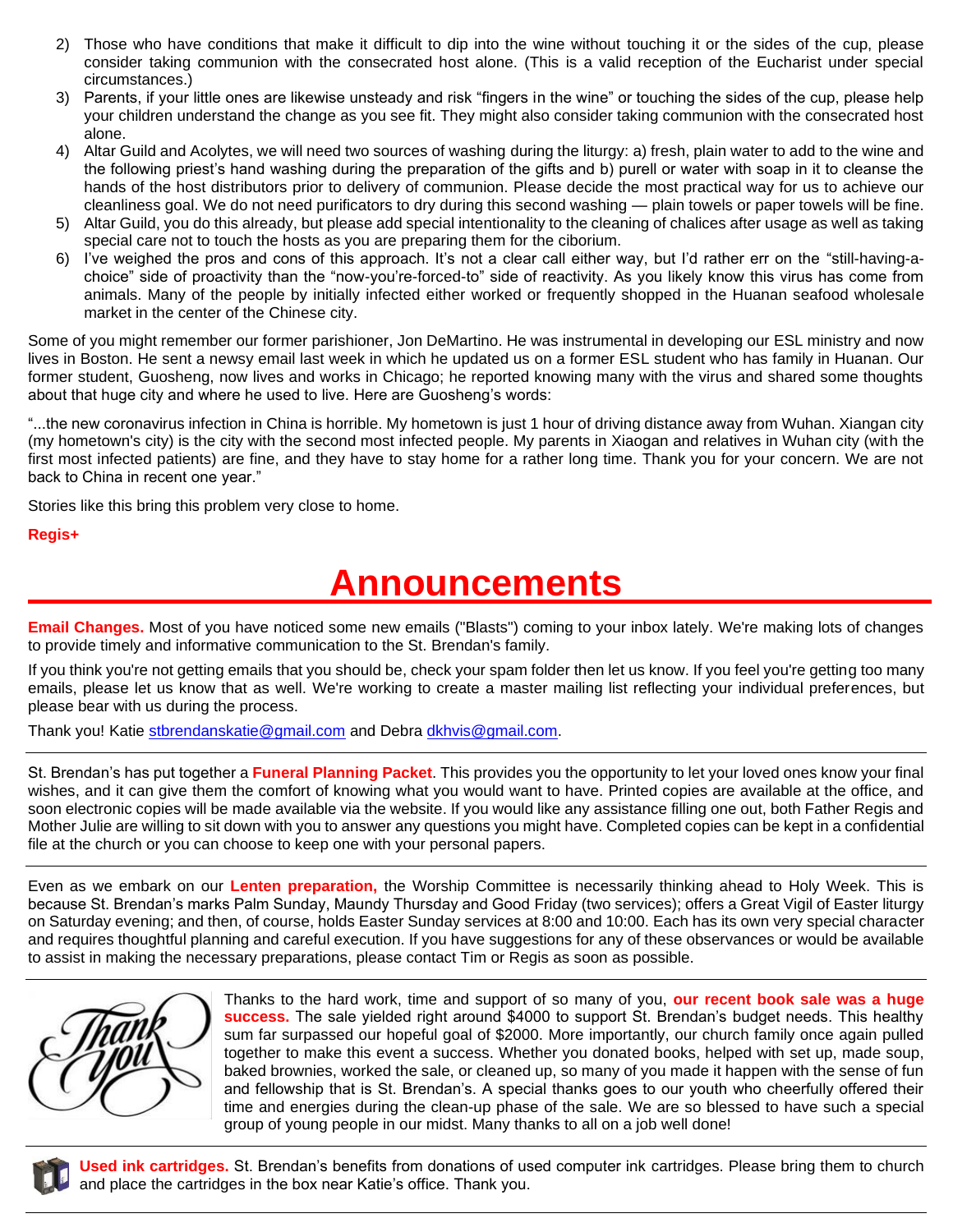

Wanted: a gently used **Scattergories game** for ESL. We used a borrowed game in one class, the students loved it and it was very helpful to them in many ways. Thank you. See Linda Schneider or Joyce Donadee or leave in the church office. Thank you!



In this primary election season **Book Club** is delving into our nation's beginnings and reading the late journalist Cokie Roberts' *Founding Mothers: The Women Who Raised Our Nation*. Join us for an evening of discussion and fun on Thursday, March 5 at 7 p.m. in the church library. Books are available in all formats at Northland Library. For more information, contact Pat Carl at [pkarrcarl@gmail.com.](mailto:pkarrcarl@gmail.com)

**A member of the parish is currently living with a compromised immune system** and her doctor is especially concerned about exposure to the shingles virus, which could have unusually serious consequences for her. If you have the shingles, could you please notify Fr. Regis or the church office so that we can pass that information along? Thank you.



St. Brendan's is planning to participate in an **Earth Day Event downtown Pittsburgh** on **April 22**. We are looking for someone with some artistic ability who may be willing to help us design a banner for St. Brendan's to carry in the parade that day. Anyone out there who might be interested, contact Donna Aiello – 412-759-1521 or [donna.aiello@forecastdirect.com.](mailto:donna.aiello@forecastdirect.com) Thank you! More details on this event coming soon!

**CRIES Advocacy.** Christian Response In Emergency Situations meets monthly on the third Sunday in the library after the 10 a.m. service to determine distribution of the parish's outreach tithe each month. Each person present has an equal voice and vote on where the money goes. This week we are praying for the work of two organizations. Amnesty International is a local organizational fighting for human rights, especially for political prisoners. The other is Episcopal Relief & Development, the episcopal response to need following natural disasters. [www.episcopalrelief.org.](http://www.episcopalrelief.org/)

The next CRIES meeting is **Sunday, March 15.** All are welcome.



Handling the **Announcements at the 10:00 Sunday service** is a challenge. Many Brendanites like to hear in person from the organizer of each event and to "put a face to the name." But announcements that are too numerous or too prolonged can interrupt the flow of the service and extend its overall duration. Beginning in **February,** therefore, we began a new approach. As the exchange of the Peace nears its end, those with announcements they would like to make are invited to join the vestry member of the week at the altar steps.

The vestry member will have the hand-held mic and will help to move the announcements along. We hope that this new process will be useful; if not, of course, we can always return to the drawing board.

**Second Truck for Haiti:** We continue collecting donations for Haiti. The first truck has reached its destination for distribution. Isaac Mondelus, our parishioner from Haiti, now has an additional vehicle that needs to be filled for the next departure. Items requested are sewing machines, light-weight clothing (no sweaters or extra-large sizes), bicycles, toothbrushes, toothpaste, toiletries and school supplies (pens, pencils, notebooks, sharpeners, etc.). Isaac and the Justice Ministry gratefully appreciate your donations.



**St. Brendan's Justice Ministry** is looking for new members who are interested in making a difference by working for equality, justice and transformation. Our projects include immigration, voter registration, collections for Haiti, gun violence prevention and the climate crisis. Typically, we meet the third Wednesday of every month from 5:30 to 6:30 p.m. If you are interested, please contact Donna Aiello at 412-759-1521 or Claire Grotevant at 412-974-0617.



**Quiet Evening Prayer.** The next Evening Prayer/Taizé service will be Wednesday, March 25. Please add this date/time to your calendar if you would like to attend. The service includes Taizé music and silent prayer, reflection, or meditation – with Communion afterwards for those who wish to remain. This service is especially appropriate for the season of Lent. Bring a friend and enjoy this quiet time with the Lord.



**North Hills Food Pantry.** We are asking for any kind of canned good donations to help needy families. Please remember, no glass jars or expired items. If you have any questions, contact Donna Aiello [donna.aiello@forecastdirect.com](mailto:donna.aiello@forecastdirect.com) . Thank you for your support.

**Please visit our website:** [http://www.stbrendans.org](http://www.stbrendans.org/)

**Join us on Facebook:** <https://www.facebook.com/StBrendansEpiscopalChurch/> **Recommend us on Nextdoor:** <https://nextdoor.com/pages/st-brendans-episcopal-church-sewickley-pa/recommend/>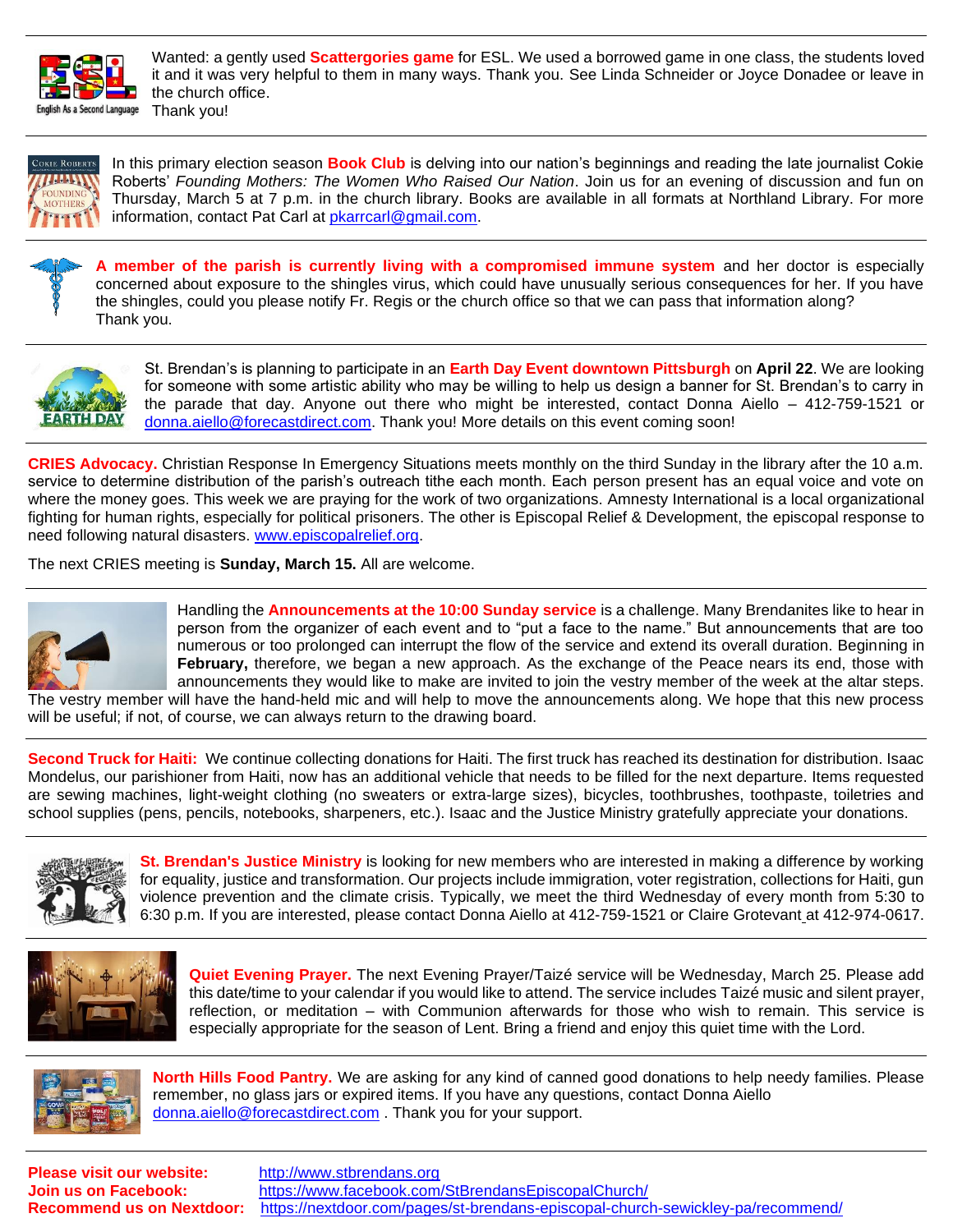

**Do you have a special prayer request?** You can write one and leave it on the Prayer Plate near Regis' office. On Sunday those prayers are offered up to God during the 8 a.m. service. Each week they are collected by the Pastoral Care Ministry members and added to their daily prayers. You can also email prayer requests to ryhorton@gmail.com. Pastoral Care Ministry members will include those persons in daily prayers or send out a prayer via text or email to someone if requested. All prayers and requests are kept confidential.

**Trinity Cathedral Walk-In Ministry.** Every five weeks Brendanites help to staff the Walk-In Ministry at Trinity Cathedral downtown, feeding and clothing 70 to 90 desperately needy people. You can help by donating children's diapers; new, white athletic socks and underwear for women and men; toothpaste, razors and travel size cans of shaving cream. Please leave donations in the wicker basket outside Regis' office. If you might be interested in volunteering at the cathedral in person, please see Linda Schneider, Meg Overby or Tim Austin.

The **North Allegheny Women's Association** is offering a \$500 scholarship for the 2019-2020 academic year in memory of Doris "Meemo" Knowlton. It is specifically offered to community-service minded female residents in the North Allegheny School District. Application Deadline: March 13, 2020 -- [www.nawomen.org.](http://www.nawomen.org/)

> **Please scroll to the next few pages for the Hospitality Hour schedule and the March ministry calendar.**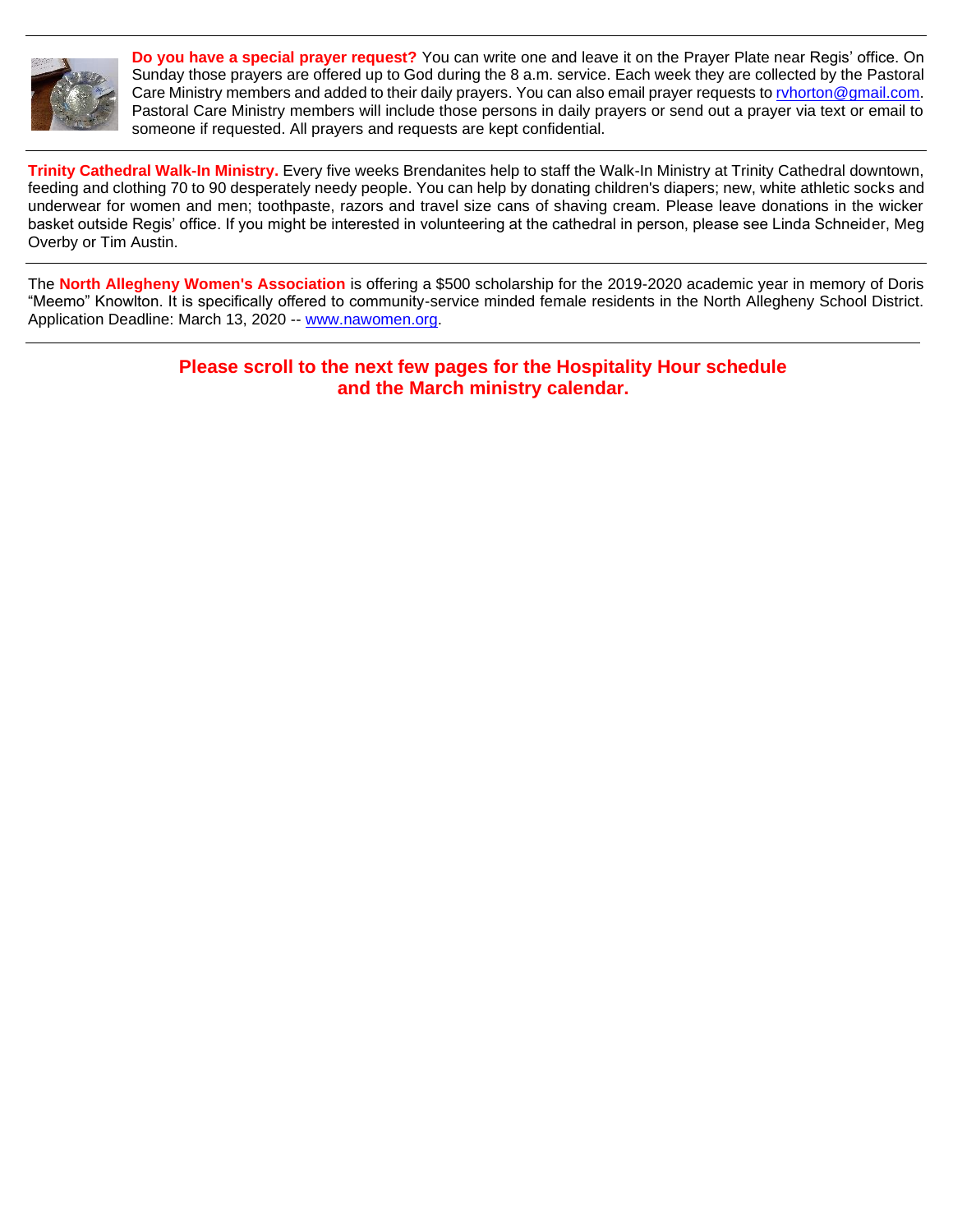

# **March 2020 Ministry calendar**

|                                                                       | Lectors                                                                                                                                                | <b>Welcome</b><br><b>Table</b>               | <b>Altar Guild</b>                                         | <b>Sunday</b><br><b>School</b>                                                                                  | <b>Nursery</b>                                     | <b>Usher</b>                                 | <b>Vestry</b>         | <b>Steward</b>        | <b>Hospitality</b>              |
|-----------------------------------------------------------------------|--------------------------------------------------------------------------------------------------------------------------------------------------------|----------------------------------------------|------------------------------------------------------------|-----------------------------------------------------------------------------------------------------------------|----------------------------------------------------|----------------------------------------------|-----------------------|-----------------------|---------------------------------|
| March 1<br>Sunday 8 & 10:00 am                                        | 8 Sylvia Affleck<br><b>L Sheila Bigelow</b><br><b>P Tim Austin</b><br><b>C Stacey Coyle</b><br><b>C Tim Austin</b><br><b>LEV Darrell Johnson</b>       | <b>Libby Juel</b><br><b>Phoebe Juel</b>      | <b>Ellen Groves</b><br><b>Janet Fesq</b>                   | <b>Children's Chapel</b>                                                                                        | <b>Stephanie Illsley</b><br><b>Silvia Bertucci</b> | <b>Joyce &amp; Michael</b><br><b>Donadee</b> | <b>Ruth Horton</b>    | <b>Rob Latta</b>      | <b>Volunteer needed</b>         |
| March 4<br>Wednesday 7:00 pm                                          | <b>Sylvia Affleck</b>                                                                                                                                  | $\sim$                                       | <b>Sylvia Affleck</b>                                      | $\sim$                                                                                                          | $\tilde{\phantom{a}}$                              | $\sim$                                       | $\sim$                | ÷                     | $\tilde{}$                      |
| March 8<br>Sunday 8 & 10:00 am                                        | 8 Joan Beatrous<br><b>L Susan Shoemaker</b><br><b>P Michael Donadee</b><br><b>C Darrell Johnson</b><br><b>C</b> Dean Peters<br><b>LEV Stacey Coyle</b> | <b>Megan Overby</b><br><b>Mark Shoemaker</b> | <b>Sylvia Affleck</b><br><b>Betsy Smith</b>                | Lambs<br><b>Saundy Waseleski</b><br><b>Fish</b><br><b>Mary Bertucci</b><br><b>Door</b><br><b>Emily Zupanic</b>  | <b>Stephanie Illsley</b><br><b>Sarika Sethia</b>   | <b>Bob Smith</b><br><b>Eric Helmsen</b>      | <b>Dean Peters</b>    | <b>Dale Bertucci</b>  | Amy & Kevin Boyd                |
| March 11<br>Wednesday 7:00 pm                                         | <b>Alan Schneider</b>                                                                                                                                  | $\sim$                                       | <b>Linda Schneider</b>                                     |                                                                                                                 | $\tilde{\phantom{a}}$                              | $\sim$                                       | $\tilde{\phantom{a}}$ | $\sim$                | $\sim$                          |
| March 15<br>Sunday 8 & 10:00 am                                       | 8 Ruth Horton<br><b>L Tony Turo</b><br>P Nate Boyd<br><b>C Joyce Donadee</b><br><b>C</b> Michael Donadee<br><b>LEV Joyce Donadee</b>                   | <b>Donna Aiello</b><br><b>Sharon Hlawati</b> | <b>Joan Klinefelter</b><br><b>Shari Tarrant</b>            | Lambs<br><b>Meghan Karn</b><br><b>Fish</b><br><b>Janice Moore</b><br>Door<br><b>Mary Bertucci</b>               | <b>Stephanie Illsley</b><br><b>Mary Haider</b>     | <b>Brad Thompson</b><br><b>Larry Toler</b>   | <b>Mary Bertucci</b>  | <b>Tim Austin</b>     | <b>Volunteer needed</b>         |
| March 18<br>Wednesday 7:00 pm                                         | <b>Ellen Groves</b>                                                                                                                                    | $\sim$                                       | <b>Ellen Groves</b>                                        | $\tilde{\phantom{a}}$                                                                                           | $\sim$                                             | $\sim$                                       | $\sim$                | $\sim$                | $\sim$                          |
| March 22<br><b>Sunday 8 &amp;10:00 am</b>                             | 8 Ruth Getz<br>L Dean Peters<br>P Alan Schneider<br><b>C Dean Peters</b><br><b>C Debbie Wunsche</b><br><b>LEV Ruth Getz</b>                            | <b>Karen Peters</b><br><b>Marge Marine</b>   | <b>Chris Botti</b><br><b>Janice Moore</b>                  | <b>Children's Liturgy</b>                                                                                       | <b>Stephanie Illsley</b><br><b>Libby Juel</b>      | <b>Chris Fleissner</b><br><b>Mike Wick</b>   | <b>Cameron Grosh</b>  | <b>Eric Helmsen</b>   | <b>Volunteer needed</b>         |
| March 25<br>Wednesday 7:00 pm                                         | <b>Ellen Groves</b>                                                                                                                                    | $\sim$                                       | <b>Ellen Groves</b>                                        | $\sim$                                                                                                          | $\tilde{\phantom{a}}$                              | $\sim$                                       | $\tilde{\phantom{a}}$ | $\tilde{\phantom{a}}$ | $\tilde{\phantom{a}}$           |
| March 29<br><b>Sunday 8 &amp;10:00 am</b><br><b>Children's Sunday</b> | 8 Ellen Groves<br><b>L</b> Children<br>P Children<br><b>C Joyce Donadee</b><br><b>C</b> Michael Donadee<br><b>LEV Ruth Horton</b>                      | <b>Libby Juel</b><br><b>Phoebe Juel</b>      | <b>Terry Dezort</b><br><b>Brigid</b><br><b>Christenson</b> | Lambs<br><b>Volunteer needed</b><br><b>Fish</b><br><b>Allison Kline</b><br><b>Door</b><br><b>Sylvia Affleck</b> | <b>Stephanie Illsley</b><br><b>Pat Carl</b>        | <b>Brad Thompson</b><br><b>Larry Toler</b>   | <b>Donna Aiello</b>   | <b>Wesley Bell</b>    | <b>Meghan &amp; Robert Karn</b> |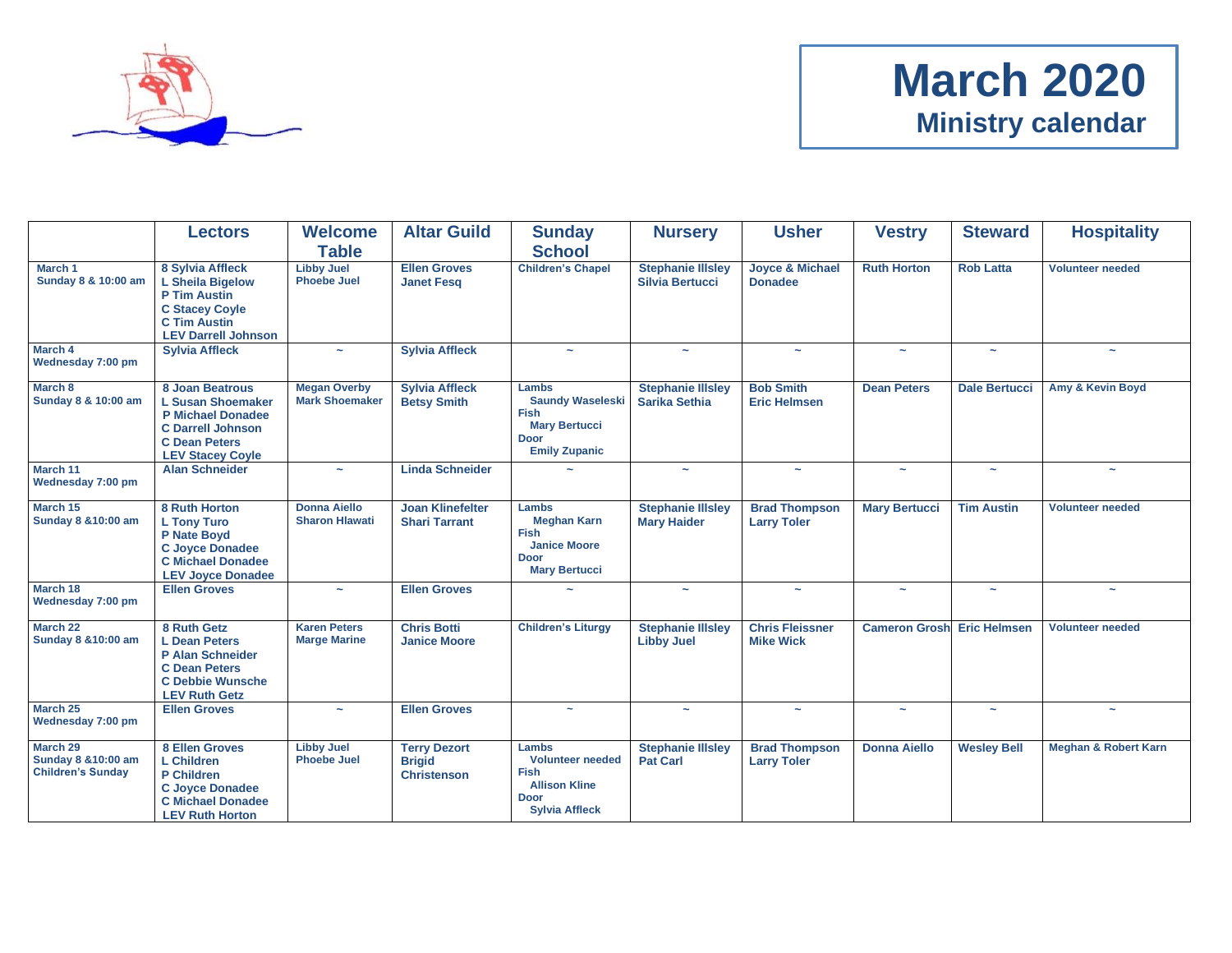# **Hospitality Hour Hosts/Hostesses**

# **October 2019 September 2020**

### **October 2019**

- Melanie & Thaddeus Popovich
- Dottie & Carl Antonucci
- Kinley & Aretz families
- Lauren Chappo and Becca Sands

#### **November 2019**

- Brenna Conroy & Kristen Bailey
- Melinda & Wesley Bell
- Sheila Bigelow & Jim Roche
- Church sign up (Appetizers)

#### **December 2019**

- Choir
- Brigid & Jim Christenson
- 15 Julie Smith & Colette Satler
- Church sign up (appetizers)
- Stacey Coyle and Andrea Dickerson

#### **January 2020**

- Karen Dennis and Janet Fesq
- Mary & Dale Bertucci
- Joyce & Michael Donadee
- Annual Meeting church sign up (soup)

## **February 2020**

- Donna Aiello & Sharon Hlawati
- Chris & Roger Botti
- Richard Gordon, Janice & Dan Moore
- Anne Semmler and Cameron Grosh

#### **March 2020**

- Open, volunteer needed
- Amy & Kevin Boyd
- open, volunteer needed
- open, volunteer needed
- Meghan & Robert Karn

## **April 2020**

- Cindy & Pete Larson
- Hospitality Committee
- Libby and Phoebe Juel
- Stephanie Illsley & Justin Ziegler

#### **May 2020**

- The Bertucci family
- Parish Men
- Laureen & Todd Douds
- Sharon & Ron Ladick
- Linda & Jason Konley

### **June 2020**

- Marian & AJ McKenna Trish & Neil Galone
- Annemarie Malbon and Joe Macklin
- 21 Erica & Mark McClure
- Parish Picnic

#### **July 2020**

- open, volunteer needed
- Kate & Keith Heston
- Eric Helmsen and volunteer needed
- Joni Reis and Thaddeus Popovich

#### **August 2020**

- Lauren & Ashwin Ramakrishna
- Arlena & Bill Pugliese
- Anne Semmler and Andrew Sprentz
- Saundy & Tom Waseleski
- AJ Turo, Rob & George Latta

#### **September 2020**

- Nancy & George Snyder
- Emmalynne & Michael Waseleski
- Emily & Brad Zupancic
- Janet Fesq and Chris Fleissner